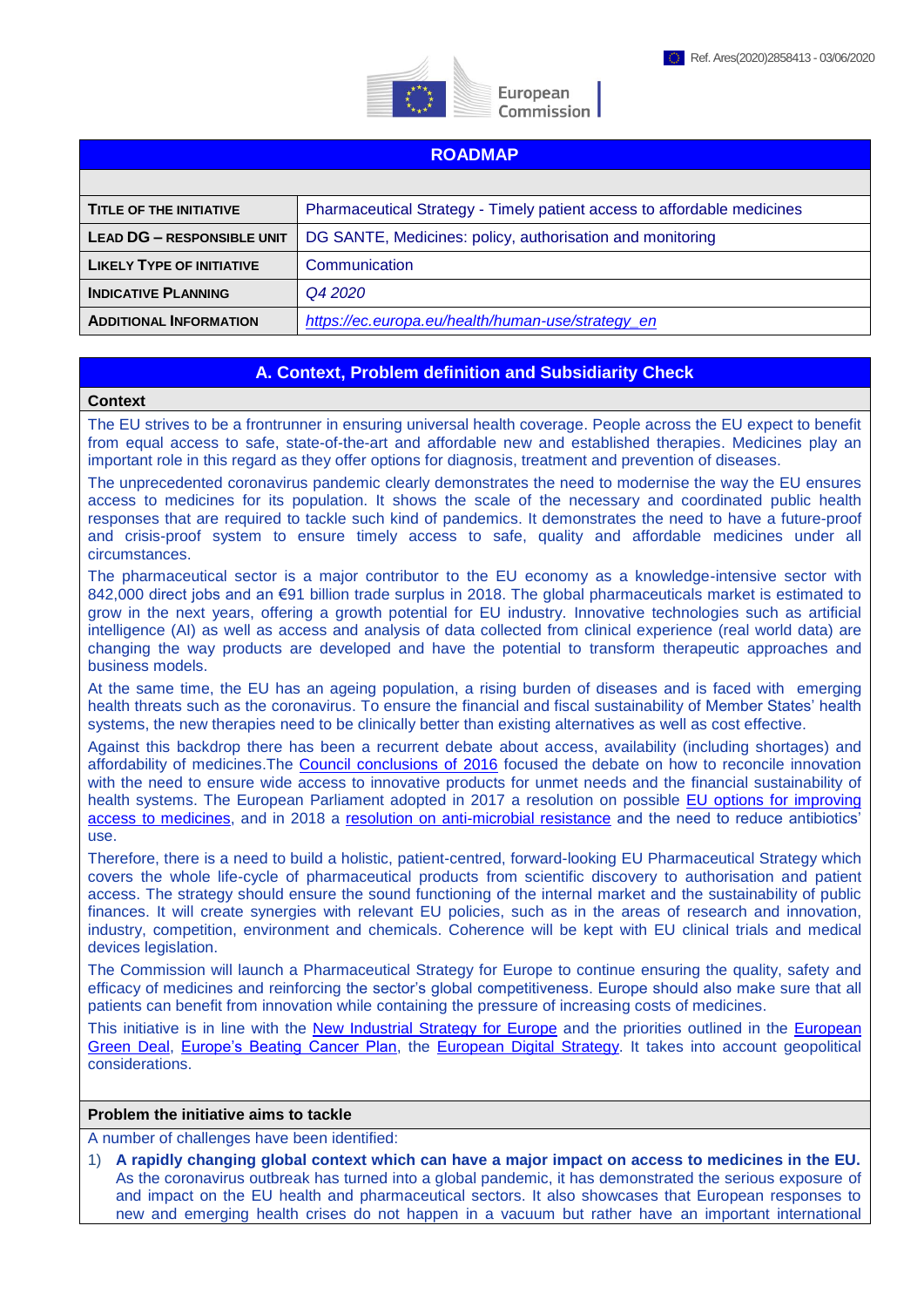dimension. Likewise, health crises in one Member State have the potential to spread rapidly across the EU. More structurally, the EU's growing dependency on imports of medicines and active pharmaceutical ingredients due to manufacturing outside the EU may result in shortages in case it is not counterbalanced by a sufficient level of diversification of EU supply chains. This may raise health security risks and is a concern for the EU's strategic autonomy, under normal circumstances but also under a crisis situation.

- 2) **Unequal access to medicines that are not always affordable for patients and for national health systems across the EU**. Innovative and promising therapies, including cancer medicines, do not always reach the patient due to market failures, high prices issues related to transparency, companies' marketing strategies, and/or pricing mechanisms. Small markets are particularly exposed to these problems. Pricing and reimbursement policies, being a national competence, differ across the EU. Also, many national health systems face long-term fiscal sustainability issues. Lastly, high levels of out-of-pocket payments put pressure on low-income households.
- 3) **Shortages of medicines**. These often concern off-patent medicines such as antibiotics, cancer medicines and vaccines. Such shortages may compromise patient care and pose a health security risk. The reasons are complex. They range from commercial strategies of pharmaceutical companies, product withdrawals, weak public service obligations, to manufacturing problems, supply chain complexity or specific issues in pricing and reimbursement.
- 4) **Innovation efforts are not always aligned to public health and health systems' needs**. Innovation does not always correspond to public health and health systems needs. Therapies or medical technologies for major unmet needs such as novel antimicrobials or dementia are not developed because of science limitations or lack of interest from industry to invest. In addition, the lack of a common understanding of the concept of unmet medical needs between stakeholders and decision makers contributes to this problem.
- 5) **Challenges for the EU pharmaceuticals innovation ecosystem.** Funding on research done in the EU including by smaller, innovative biotech companies is not always translated into commercially exploited innovation for example through EU biotech and investment hubs. Therefore the value generated by European scientific discoveries is often captured elsewhere.
- 6) **Technological and scientific developments may challenge the regulatory framework and consequently lead to unintended barriers to needs-driven innovation**. Important scientific and technological advances such as gene and personalised therapies, smart health applications, medical technologies, including AI, are transforming the landscape and becoming increasingly integrated as part of overarching therapies. However, the regulatory framework may not be keeping pace with these changes. Existing rules may not be sufficiently equipped, for instance to enable the assessment of medicines combined with self-learning AI, and to clearly define the responsibilities of the business operators for such products. Additionally, the regulatory framework may not be fully adjusted for the use of real world data and complex clinical trials for the authorisation of medicines. This may become a barrier to the timely access of EU patients to state-of-the-art products. In addition, fragmented granting procedures in the Single Market of some pharmaceutical incentives (e.g. supplementary protection certificates) hamper innovation. Health systems may need to be better equipped to ensure deployment and uptake of innovative solutions.
- 7) **The way environmental risks are addressed needs to be improved**. To respond fully to the objectives of a green economy, the regulatory framework needs to address the environmental implications of production, use and disposal of medicines. One of the major challenges is increasing antimicrobial resistance.

#### **Basis for EU intervention (legal basis and subsidiarity check)**

Articles 114 and 168 of the Treaty on the Functioning of the European Union (TFEU), give the EU the competence to set measures establishing an internal market and setting high standards of quality and safety of medicinal products, and to support, coordinate or supplement the actions of EU Member States for the protection and improvement of human health ensuring a high level of protection. Providing patients across the EU with medicines of demonstrated safety, quality and efficacy is a core principle of the EU pharmaceutical regulatory framework which covers the lifecycle of medicines.

Availability of and equal access to affordable medicines for citizens across the Union depends on the smooth functioning of the EU internal market but also national decisions after regulatory approval of medicines. Key issues relate to pricing, reimbursement, application of procurement rules and health systems financial and fiscal sustainability. These issues are primarily dealt with at the national level as they relate to national policies and/or competences. At the same time, coordinated actions and enhancing Member States' collaboration efforts may prove beneficial to achieve the best results and may lead to synergies and mutual learning.

# **B. What does the initiative aim to achieve and how**

The overall goal of the initiative is to **help ensure Europe's supply of safe and affordable medicines to meet patients' needs and support the European pharmaceutical industry to remain an innovator and world leader**. Being linked to the new Industrial Strategy, this initiative aims to boost the global competitiveness of the EU the pharmaceutical manufacturing value chain and to secure the EU's strategic autonomy in this area. The strategy will build on an evidence-based assessment and review of the existing regulatory framework and policy, aiming towards a system that is future-proof and that consistently addresses all levels of the value chain, from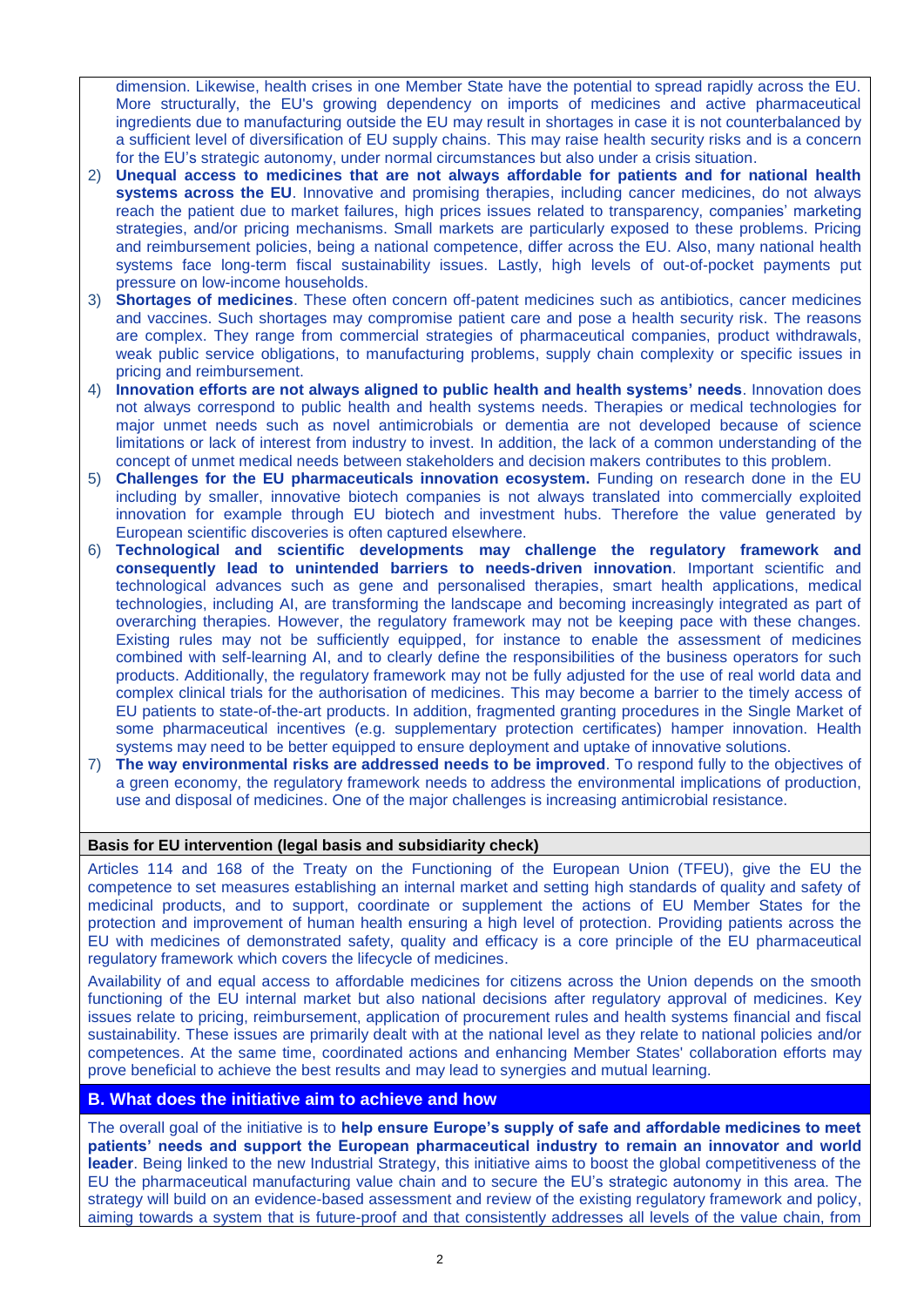R&D to authorisation and access of patients to medicines. It will take into account scientific and technological advances and the necessity to ensure environmental sustainability.

The strategy will also seek to address market failures (e.g. lack of new antimicrobials) and build on initiatives to support the financial and fiscal sustainability of health systems. It is linked to the Commission's industrial strategy and will create synergies with other policies and key Commission priorities (e.g. the EU Green Deal, Europe's beating cancer plan, research and innovation, competition, intellectual property rights).

The pharmaceutical strategy will examine the need for legislative and non-legislative actions and EU investments. Legislative actions may encompass follow up to the initiatives which are already in preparation, such as the review of the legislation on medicines for rare diseases and children [\(Orphan](https://eur-lex.europa.eu/legal-content/EN/TXT/?uri=CELEX:02000R0141-20190726) and [Paediatric](https://eur-lex.europa.eu/legal-content/EN/TXT/?uri=CELEX:32006R1901) Regulations), the legislation on fees for the European Medicines Agency. It could also include a targeted evaluation and subsequent review of the basic pharmaceutical legislation<sup>1</sup>, and to the extent necessary, other legislative acts. Legislative initiatives will be complemented by non legislative actions. EU investments would include various programmes, such as Horizon Europe (funding for researchers, to innovative companies and establishing European Partnerships with industry actors), InvestEU, Digital Europe Programme.

The following specific objectives will be pursued through legislative and non-legislative actions:

### **- Ensure greater access and availability of pharmaceuticals to patients**;

Review incentives and obligations for innovation, market launch/entry and continuous supply of products. Promote regulatory and administrative simplification (e.g. through the better use of electronic product information and multilingual packs) and increase the overall transparency in the sector, to support needdriven innovation for patients. Ensure quality, safety and efficacy of products, enhance oversight of global manufacturing and clarify responsibilities to ensure quality of medicines. Contribute to the sound functioning of the internal market including for generics and biosimilars.

## **- Ensure affordability of medicines for patients and health systems financial and fiscal sustainability;**

Support, through non-legislative measures, EU co-operation on issues related to evaluating cost effectiveness and measuring added therapeutic value, to pricing and reimbursement, procurement practices while enhancing Member State co-operation through information sharing and best practices. Strengthening EU cooperation on health technology assessment (HTA) as envisaged in the [Commission's legislative](https://ec.europa.eu/health/sites/health/files/technology_assessment/docs/com2018_51final_en.pdf)  [proposal.](https://ec.europa.eu/health/sites/health/files/technology_assessment/docs/com2018_51final_en.pdf)

**- Enable innovation including for unmet medical needs in a way that harnesses the benefits of digital and emerging science and technology and reduces the environmental footprint**;

Support breakthrough innovation through timely approval and market access and also by way of innovative procurement. Also support, inter-disciplinary cooperation to facilitate need-driven development of new products and services and their acceptance in clinical practice, particularly in areas of unmet needs. Review procedures for accelerated development and assessment of medicines for major public health needs taking into account novel technologies to respond timely to public health threats such as the coronavirus pandemic, without compromising on patients safety. Also in case of emerging health threats, reinforce the mechanisms for cooperation and coordination between the regulatory authorities. Consider opportunities brought by gene therapies and personalised medicine, e.g. for cancer and neurodegenerative diseases. At the same time, reduce use of resources, emissions, degradation and pollution throughout the whole life cycle of pharmaceuticals and promoting the rational use of medicines. Support development of skills and capacity building.

**- Support EU influence and competitiveness on the global level, reduce direct dependence on manufacturing in non-EU countries, seek a level playing field for EU operators**.

This objective calls for supporting EU regulatory presence and global influence aiming to achieve a level playing field for EU companies through harmonised international standards of quality and safety of medicines and by addressing environmental risks. Encourage and support EU manufacturing capacity for active pharmaceutical ingredients and pharmaceutical starting materials – crucial elements of a single chemical-pharmaceutical strategic value chain. Build on the lessons learnt from the coronavirus pandemic.

# **C. Better regulation**

## **Consultation of citizens and stakeholders**

The preparation of the Strategy will be supported by comprehensive consultation activities with a wide variety of stakeholders, including associations representing patients and consumers, healthcare professionals, the pharmaceutical industry, including SMEs, academia. It will include consultations with Citizens, Member State national competent authorities responsible for pharmaceutical policy, HTA bodies, pricing and reimbursement authorities, payers, public buyers, international partners and organisations and the European Parliament. The

<sup>1</sup> [Directive 2001/83/EC](https://eur-lex.europa.eu/legal-content/EN/TXT/?qid=1582886501581&uri=CELEX:02001L0083-20190726) and [Regulation \(EC\) 726/2004](https://eur-lex.europa.eu/legal-content/EN/TXT/?qid=1582886537176&uri=CELEX:02004R0726-20190330)